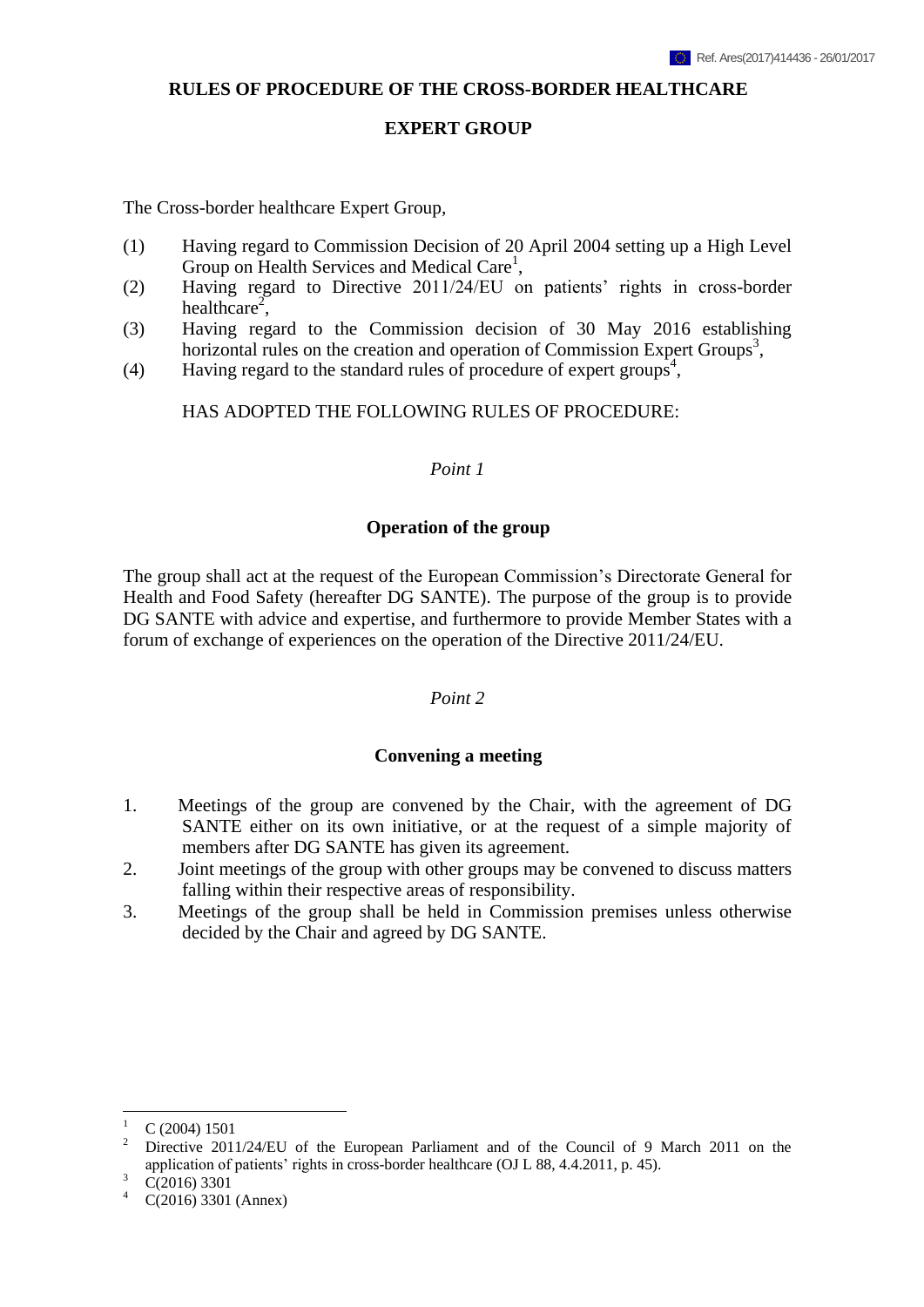# **Agenda**

- 1. The secretariat shall draw up the agenda under the responsibility of the Chair and send it to the members of the group.
- 2. The agenda shall be adopted by the group at the start of the meeting.

### *Point 4*

### **Documentation to be sent to group members**

- 1. The secretariat shall send the invitation to the meeting and the draft agenda to the group members no later than thirty calendar days before the date of the meeting.
- 2. The secretariat shall send documents on which the group is consulted to the group members no later than fourteen calendar days before the date of the meeting.
- 3. In urgent or exceptional cases, the time limits for sending the documentation mentioned in paragraphs 1 and 2 may be reduced to five calendar days before the date of the meeting.

### *Point 5*

# **Opinions of the group**

- 1. As far as possible, the group shall adopt its opinions, recommendations or reports by consensus.
- 2. In the event of a vote, the outcome of the vote shall be decided by simple majority of the members. The members that have voted against or abstained shall have the right to have a document summarising the reasons for their position annexed to the opinions, recommendations or reports.

# *Point 6*

### **Sub-groups**

- 1. DG SANTE may set up sub-groups for the purpose of examining specific questions on the basis of terms of reference defined by the DG SANTE. Subgroups shall operate in compliance with the Commission's horizontal rules on expert groups ('the horizontal rules') and shall report to the group. They shall be dissolved as soon as their mandate is fulfilled.
- 2. Representatives of the Member States' respective National Contact Points form such a sub-group to exchange experiences and practices in accordance with article 6 (2) of the Directive 2011/24/EU.
- 3. New members of sub-groups that are not members of the group shall be selected via a public call for applications, in compliance the horizontal rules.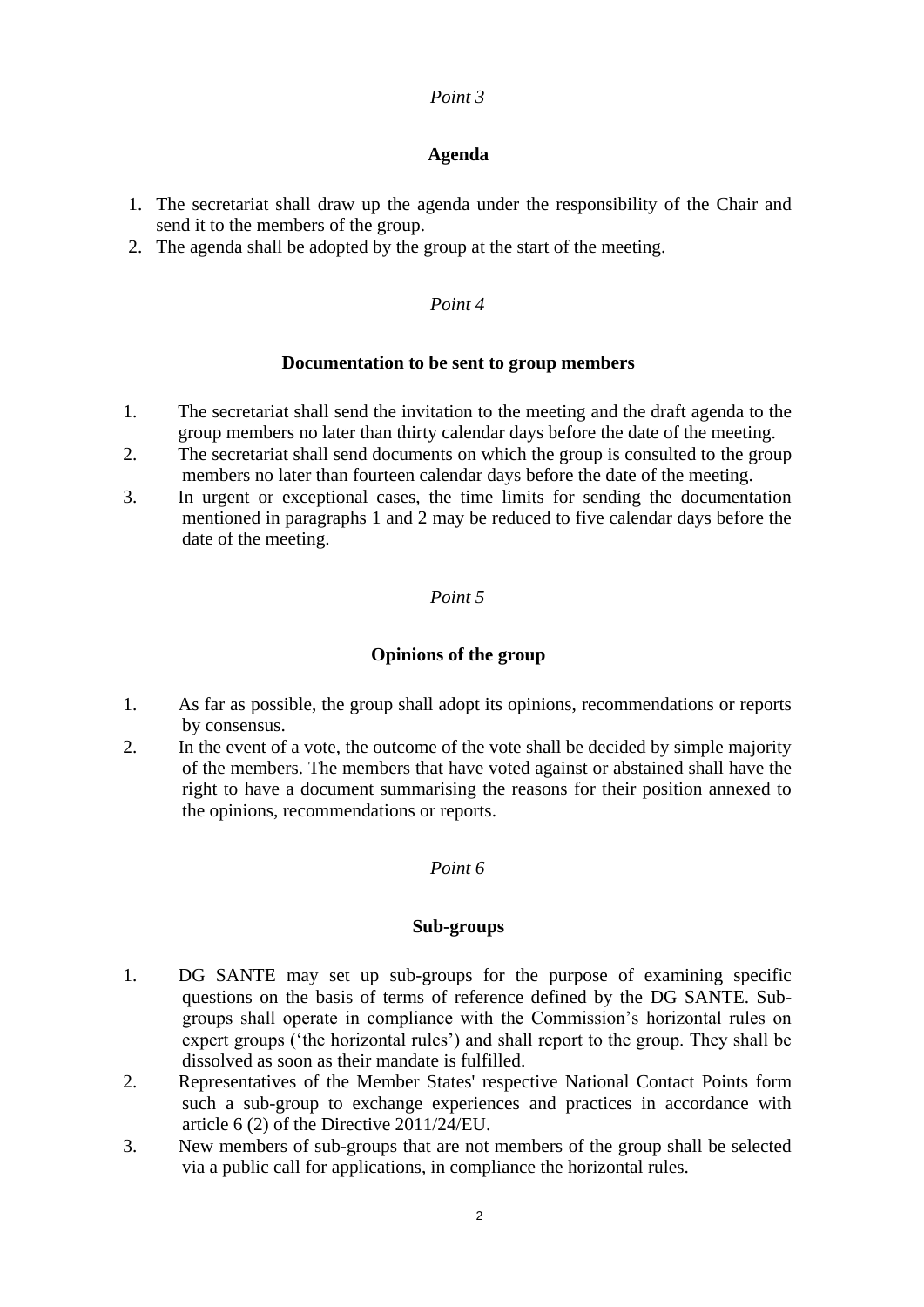# **Invited experts**

DG SANTE may invite experts with specific expertise with respect to a subject matter on the agenda to take part in the work of the group or sub-groups on an ad hoc basis.

# *Point 8*

# **Observers**

- 1. Organisations or public entities may be granted an observer status, in compliance with the horizontal rules, by direct invitation.
- 2. Organisations and public entities appointed as observers shall nominate their representatives.
- 3. Observers and their representatives may be permitted by the Chair to take part in the discussions of the group and provide expertise. However, they shall not have voting rights and shall not participate in the formulation of recommendations or advice of the group.

### *Point 9*

# **Written procedure**

- 1. If necessary, the group's opinion or recommendation on a specific question may be delivered via a written procedure. To this end, the secretariat sends the group members the document(s) on which the group is being consulted.
- 2. However, if a simple majority of group members asks for the question to be examined at a meeting of the group, the written procedure shall be terminated without result and the Chair shall convene a meeting of the group as soon as possible.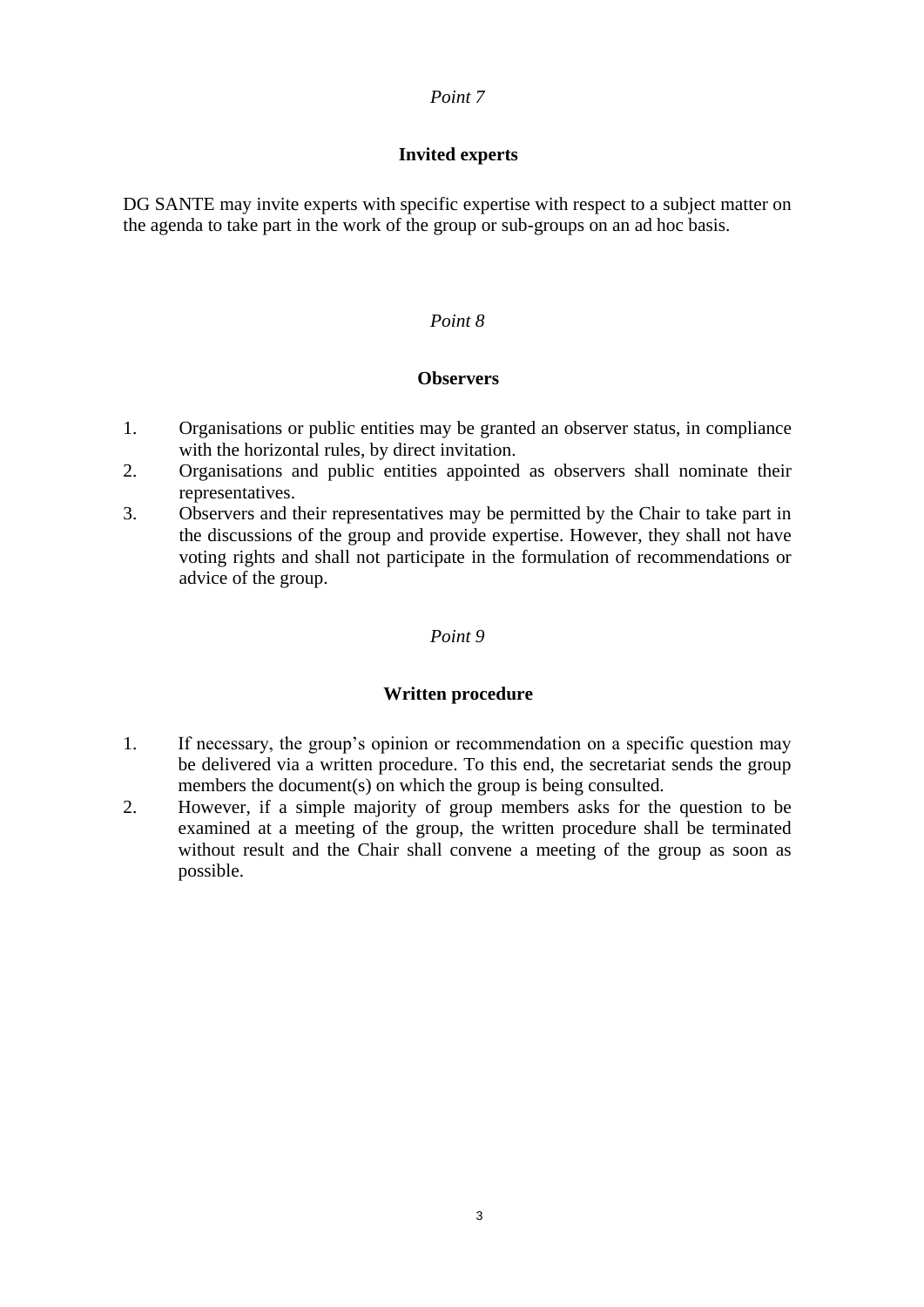# **Secretariat**

DG SANTE shall provide secretarial support for the group and any sub-groups.

# *Point 11*

### **Minutes of the meetings**

Minutes on the discussion on each point on the agenda and on the opinions delivered by the group shall be meaningful and complete. Minutes shall be drafted by the secretariat under the responsibility of the Chair.

### *Point 12*

### **Attendance list**

At each meeting, the secretariat shall draw up, under the responsibility of the Chair, an attendance list also specifying, where appropriate, the Member States' authorities, organisations or other public entities to which the participants belong.

# *Point 13*

# **Correspondence**

- 1. Correspondence relating to the group shall be addressed to DG SANTE, for the attention of the Chair.
- 2. Correspondence for group members shall be sent to the e-mail address which they provide for that purpose.